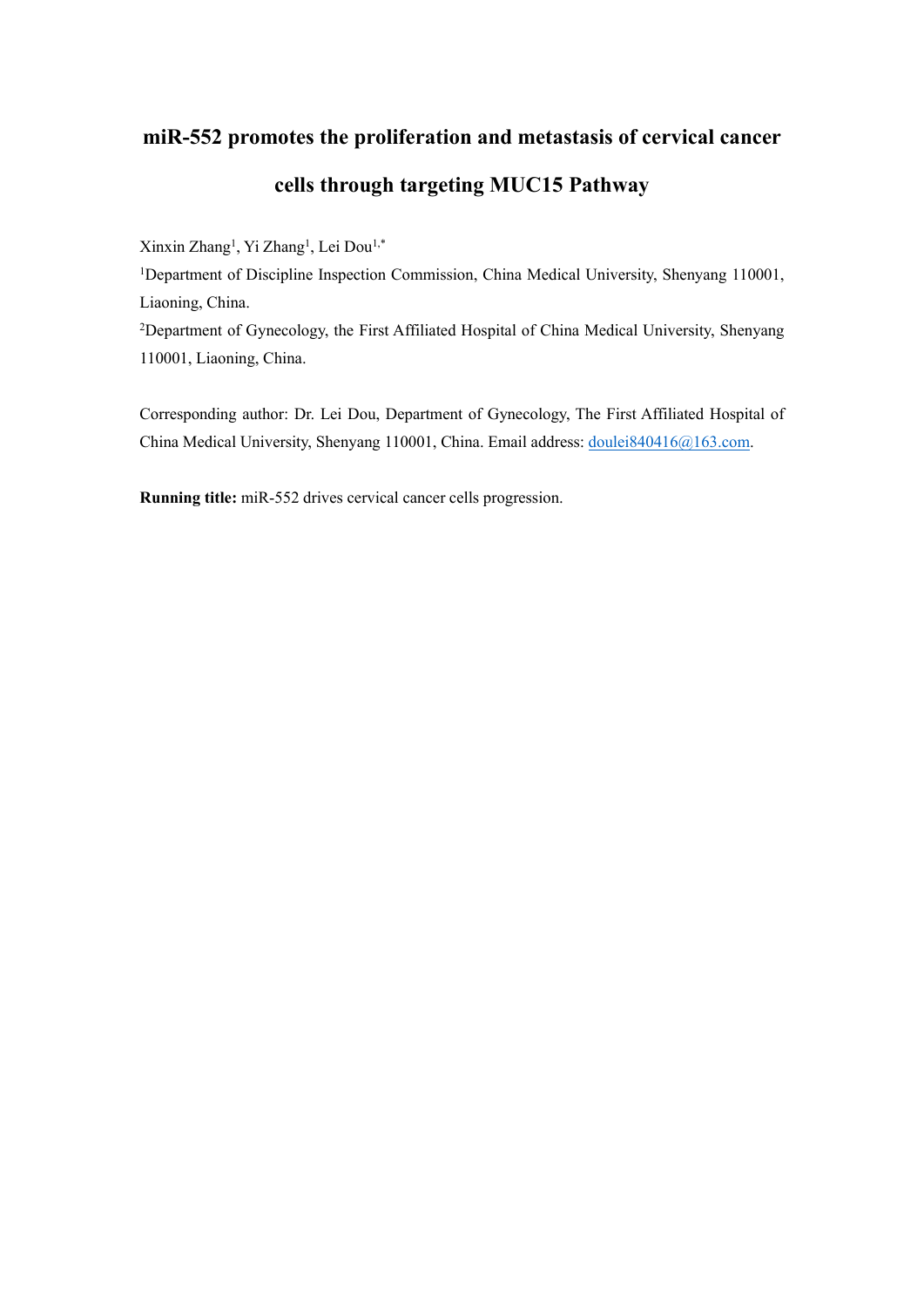### **Supplementary Figure 1**



**Supplementary Figure 1**

A. The overexpression effect of miR-552 in HeLa and SiHa cells was checked by realtime PCR assay.  $(n=3, *p < 0.05)$ 

B. Cell proliferation was measured using CCK-8 assays in HeLa miR-552 mimic or SiHa miR-552 mimic and their control cells.  $(n=6, *p < 0.05)$ 

C. Colony formation assays of HeLa miR-552 mimic or SiHa miR-552 mimic and their control cells.  $(n=4, *p < 0.05)$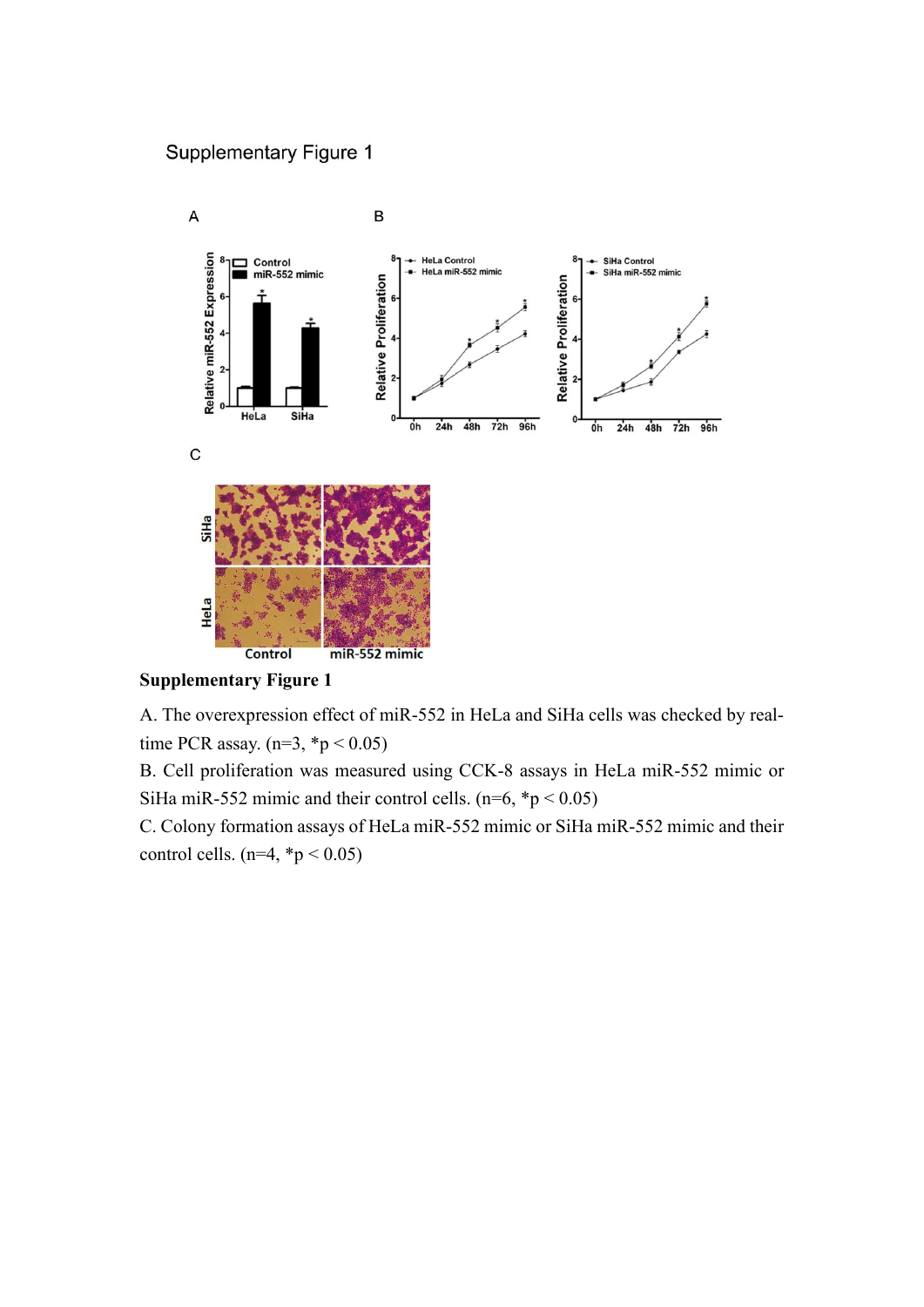### **Supplementary Figure 2**



#### **Supplementary Figure 2**

A. The migration ability of HeLa miR-552 mimic and its control cells was performed utilizing polycarbonate membrane inserts in a 24-well plate. Scale bar=20 μm (n=4, \*p  $< 0.05$ ).

B. The migration ability of SiHa miR-552 mimic and its control cells was performed utilizing polycarbonate membrane inserts in a 24-well plate. Scale bar=20  $\mu$ m (n=4, \*p  $< 0.05$ ).

C. The invasion ability of HeLa miR-552 mimic and its control cells was performed utilizing polycarbonate membrane inserts in a 24-well plate. Scale bar=20  $\mu$ m (n=4, \*p  $< 0.05$ ).

D. The invasion ability of SiHa miR-552 mimic and its control cells was performed utilizing polycarbonate membrane inserts in a 24-well plate. Scale bar=20  $\mu$ m (n=4, \*p  $< 0.05$ ).